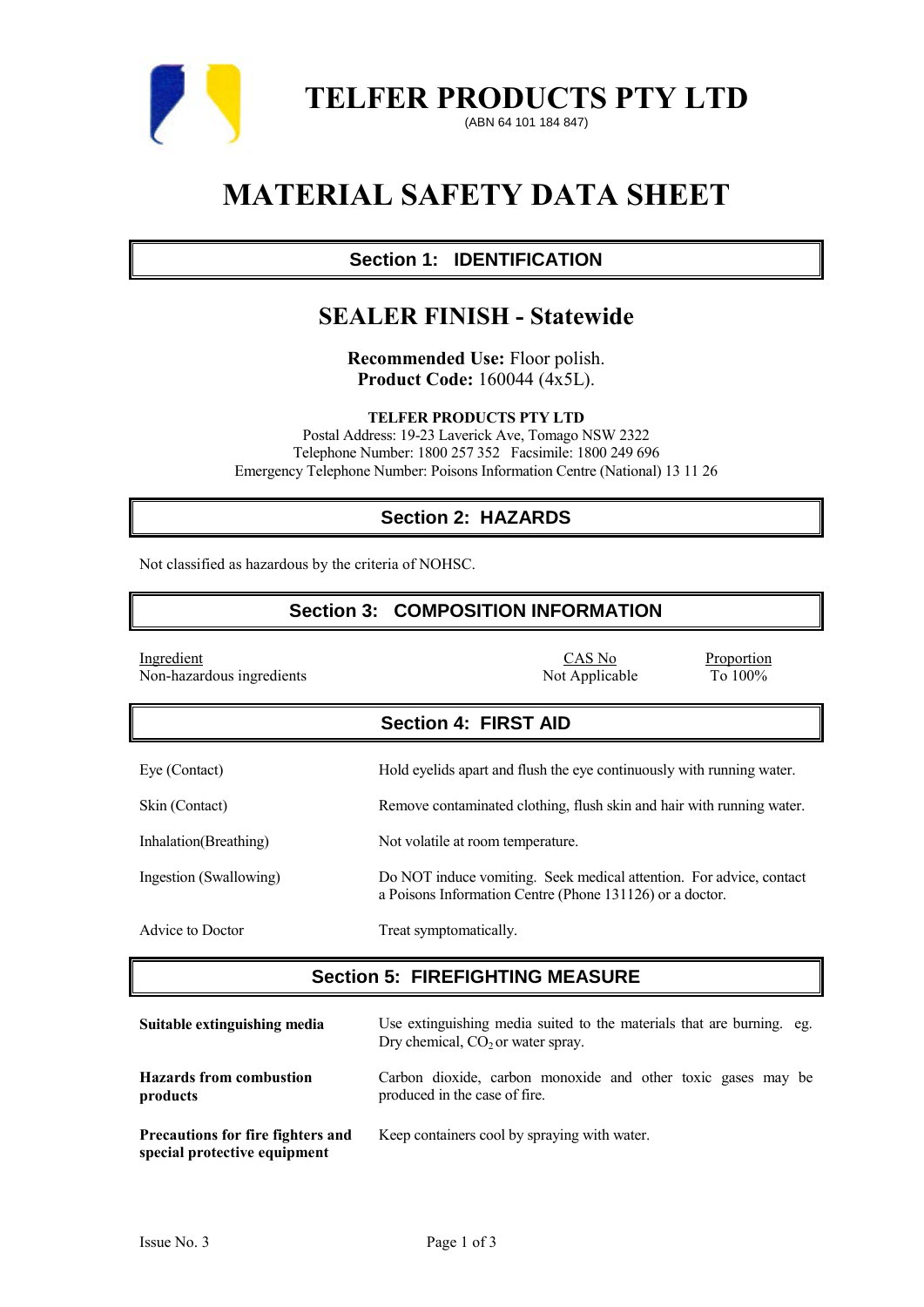#### **Section 6: ACCIDENTAL RELEASE MEASURES**

**Emergency Procedure** SAA/SNZ HB76: Dangerous Goods – Initial Emergency Response Guide – Not applicable **Spills / Clean up** May cause surfaces to become slippery. Stop leak if safe to do so. Clean up spill immediately. Wash spills to drain with excess water. Clean area by working from the periphery to the centre of spill or from the edge of the room to the centre.

#### **Section 7: HANDLING AND STORAGE**

**Precautions for safe handling** Contact a sales representative for advice when using this product for any application other than that outlined on the label or technical bulletin. Any non-intended or non-authorised use of this product may result in damage or personal injury. Store product in original container. Wash hands and face thoroughly after handling and before work breaks, eating, drinking, smoking and using toilet facilities.

#### **Conditions for safe storage** Store in a cool, dry, well ventilated area away from incompatible materials. Keep container tightly sealed.

# **Section 8: EXPOSURE CONTROL/PERSONAL PROTECTION**

**National Exposure Standards –** Source: National Exposure Standards for Atmospheric Contaminants in the Occupational Environment [NOHSC:1003].<br>Ingredient CAS No Ingredient CAS No TWA STEL None available. **Biological limit values** None available. **Engineering controls** Not normally required. **Personal protective equipment** Eye/face protection – Safety glasses or chemical resistant goggles

should be worn to prevent eye contact. Skin protection – Use rubber gloves to prevent skin contact. Respiratory protection – If necessary, use a suitable respirator.

#### **Section 9: PHYSICAL AND CHEMICAL PROPERTIES**

| Appearance      | Milky emulsion | <b>Boiling point</b>            | Approximately $100^{\circ}$ C |
|-----------------|----------------|---------------------------------|-------------------------------|
| Odour           | Characteristic | <b>Freezing point</b>           | Approximately $0^{\circ}$ C   |
| pH              | $8.8 - 9.2$    | <b>Solubility</b>               | Soluble in water              |
| Vapour pressure | Not available  | <b>Specific gravity</b>         | $1.021 - 1.028$               |
| Vapopur density | Not available  | <b>Flammable</b><br>information | Not applicable                |

### **Section 10: STABILITY AND REACTIVITY**

**Chemical stability** Stable under normal ambient storage conditions.